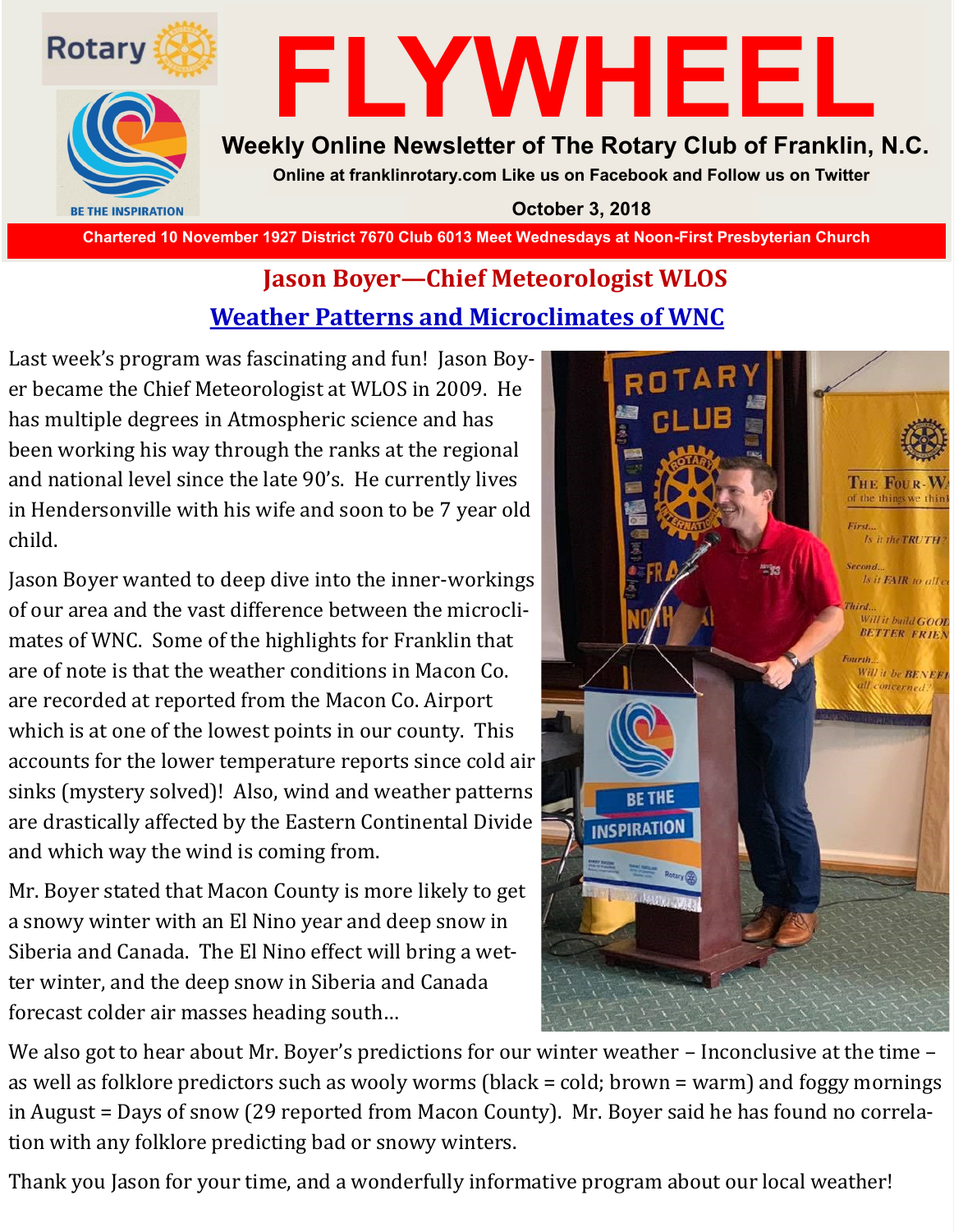

### **Volunteer Opportunities**

## **It's Time to Pack Those Backpacks!!!**

Franklin Rotary will pack backpacks for CareNET the last Monday of every month from 4-6pm. That would mean we are scheduled for the following dates:

- October 22, 2018
- November 26, 2018
- December 17, 2018 (third Monday)

## **Ashlie's Announcements**

**October 11th**—BREW Meeting Lazy Hiker 5:30 **October 22th**—BackPack Packing at CareNet—4PM **October 24th**—World Polio Day **November 3rd**—Rise Against Hunger

# **Rotary Foundation**

# **EREY** Goal is still set—Please contribute TODAY :) - Goal is Every Rotarian in our Club give by **End of November!** EVERY



∍∧ D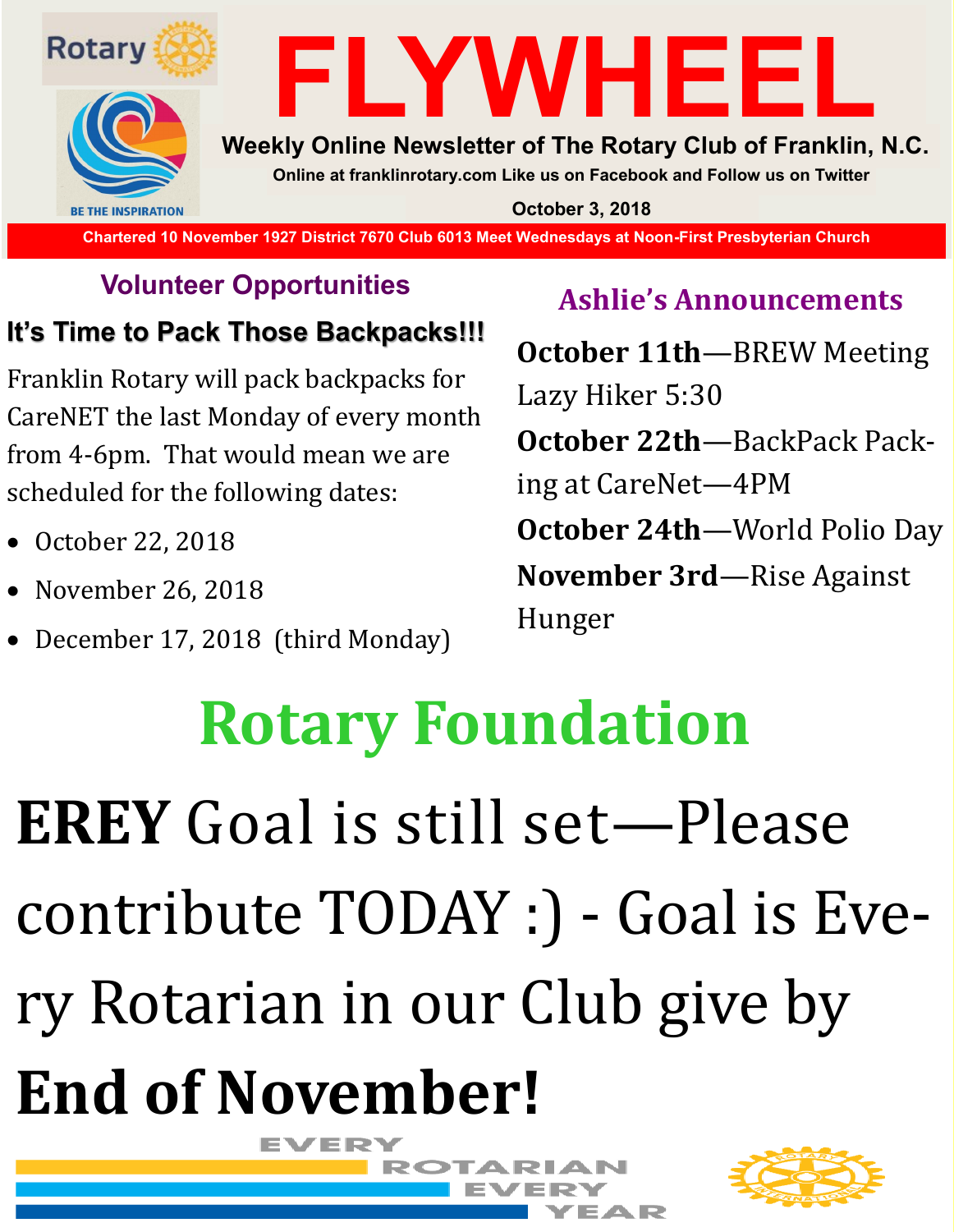

# **FLYWHEEL**

#### **Weekly Online Newsletter of The Rotary Club of Franklin, N.C.**

**Online at franklinrotary.com Like us on Facebook and Follow us on Twitter**

**October 3, 2018**

**Chartered 10 November 1927 District 7670 Club 6013 Meet Wednesdays at Noon-First Presbyterian Church**

# **Fred's Funnies Bless Her Heart**



On a bitterly cold winter morning a husband and wife in Warsaw were listening to the radio during breakfast. They heard the announcer say, "We are going to have 8 to 10 inches of snow today. You must park your car on the even-numbered side of the street, so the Snow plows can get through. "So the good wife went out and moved her car.

A week later while they are eating breakfast again, the radio announcer said, "We are expecting 10 to 12 inches of snow today. You must park your car on the odd-numbered side of the street, so the snow plows can get through. "The good wife went out and moved her car again.

The next week they are again having breakfast, when the radio announcer says, "We are expecting 12 to 14 inches of snow today. You must park...." Then the electric power went out. The good wife was very upset, and with a worried look on her face she said, "I don't know what to do. Which side of the street do I need to park on so the snow plows can get through?"

Then with the love and understanding in his voice that all men who are married to blondes exhibit, the husband replied,

"Why don't you just leave the car in the garage this time."